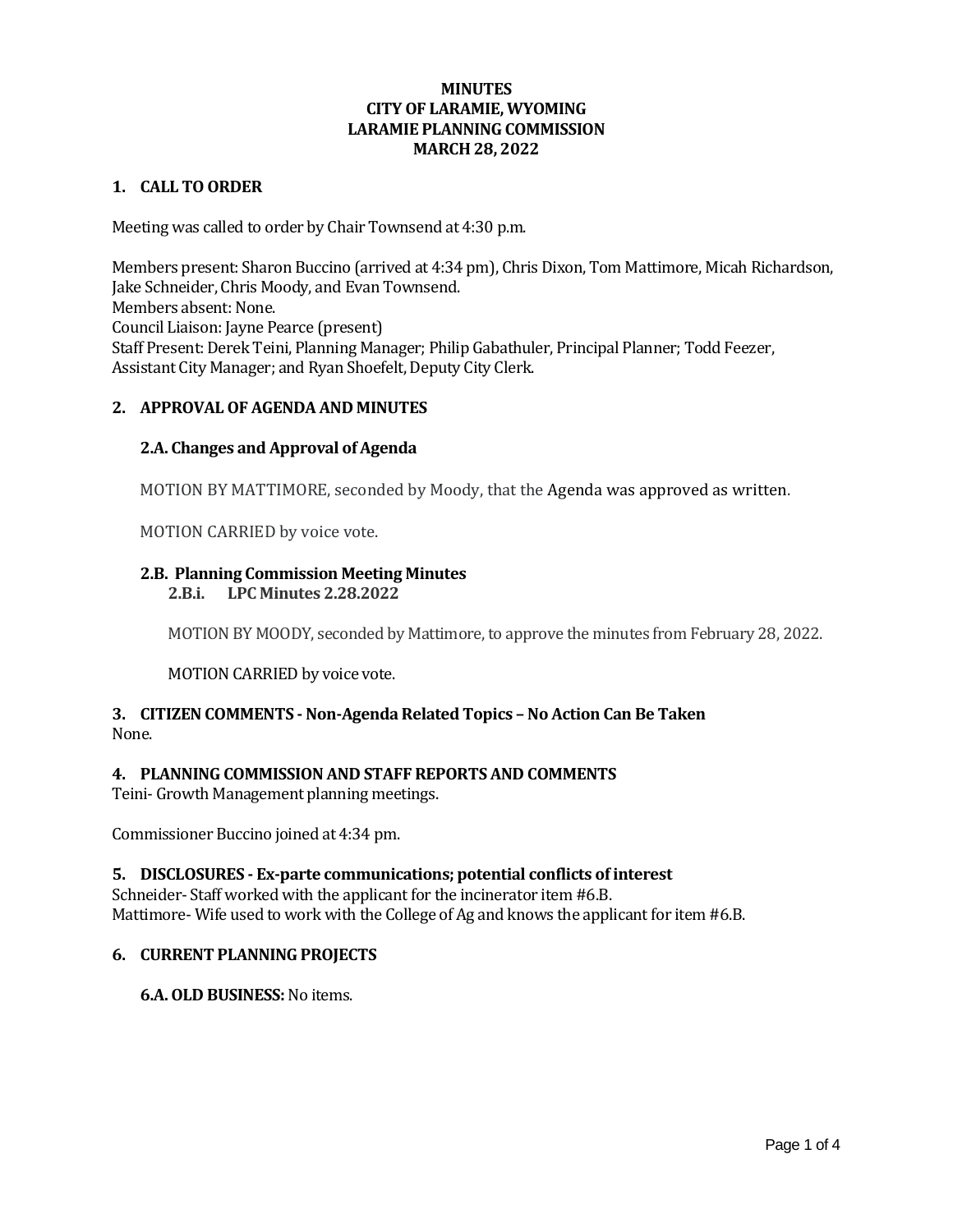### **6.B. NEW BUSINESS: 6.B.i. CUP-22-05 Curtis Street Type 2 Day Care**

MOTION BY MATTIMORE, seconded by Schneider, to approve a conditional use permit CUP-22-05 subject to all staff's recommended conditions.

Public Comment: Brad Eakins.

Roll call showed Aye: Buccino, Dixon, Mattimore, Richardson, Schneider, Moody, and Townsend. Nay: None. Absent: None. MOTION CARRIED.

# **6.B.ii. CUP-22-02 4429 Mojave Additional Accessory Building**

MOTION BY MOODY, seconded by Mattimore, to approve a Conditional Use Permit for the establishment of an additional accessory building on a lot zoned R1 (Single-Family Residential) District located at 4429 Mojave Dr., based on findings of fact and conclusions of law.

Public Comment: None.

Roll call showed Aye: Buccino, Dixon, Mattimore, Richardson, Schneider, Moody, and Townsend. Nay: None. Absent: None. MOTION CARRIED.

#### **6.B.iii. CUP-22-04: 2310 Cottonwood Drive – Oversized Accessory Building**

MOTION BY MOODY, seconded by Mattimore, to approve a Conditional Use Permit for the establishment of an oversized accessory building on a lot zoned RR (Rural Residential) District located at 2310 Cottonwood Drive, based on findings of fact and conclusions of law and subject to all staff's recommended conditions.

Public Comment: None.

MOTION CARRIED by voice vote and raised hands.

#### **6.B.iv. FP-21-04: Cirrus Sky, Phase I – Final Plat**

MOTION BY RICHARDSON, seconded by Buccino, to recommend that the Planning Commission withdraw the Cirrus Sky, Phase I, Final Plat, without prejudice and allow the applicant to resubmit to the Planning Commission for consideration.

Public Comment: None.

MOTION CARRIED by voice vote and raised hands.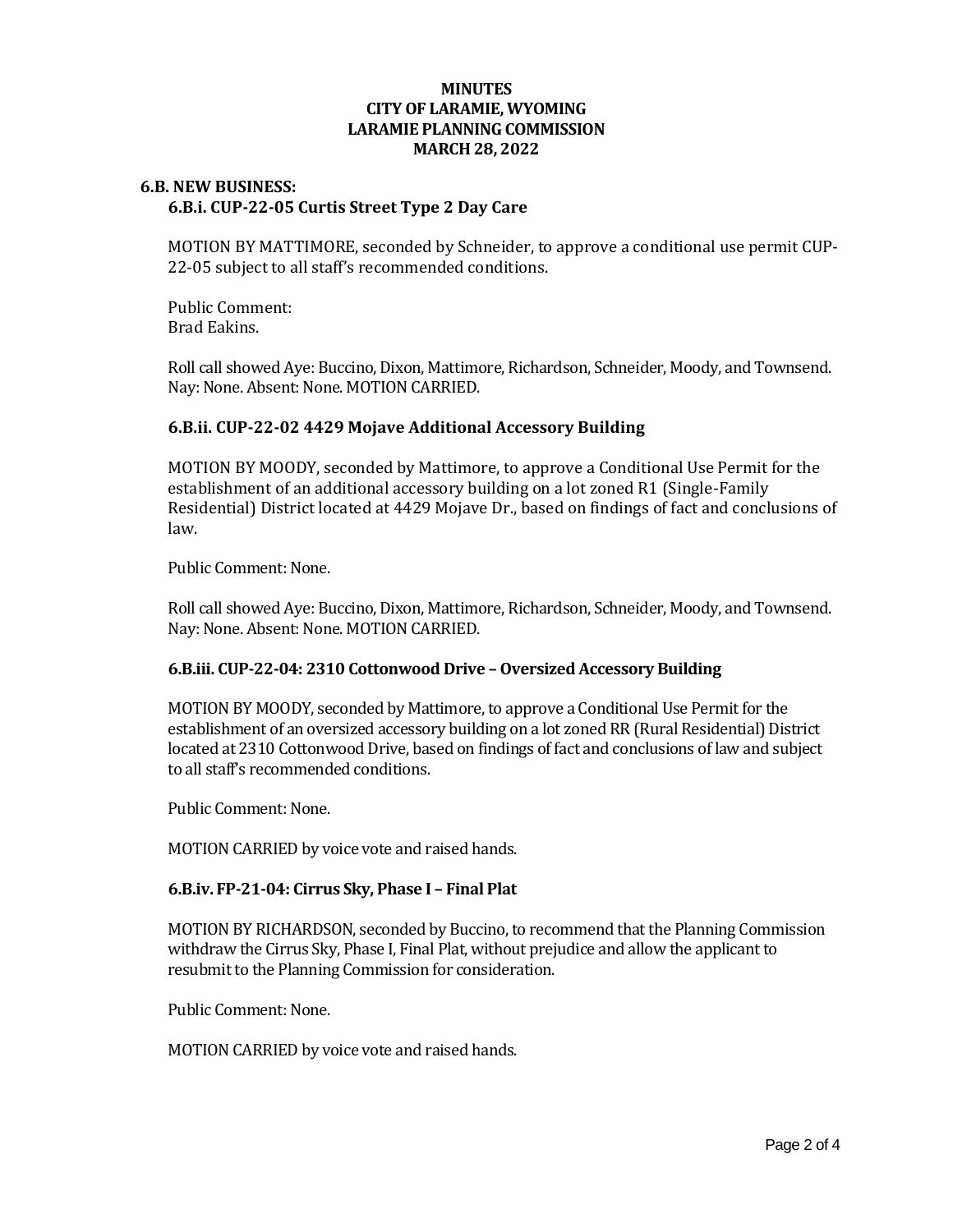#### **6.B.v. CUP-22-03: 3745 Cherrywood E Loop Incinerator**

MOTION BY MATTIMORE, seconded by Moody, to approve a Conditional Use Permit based on staff's recommendations.

Public Comment: None.

Roll call showed Aye: Buccino, Dixon, Mattimore, Richardson, Schneider, Moody, and Townsend. Nay: None. Absent: None. MOTION CARRIED.

#### **7. LONG RANGE PLANNING PROJECTS**

No items.

MOTION BY RICHARDSON, seconded by Mattimore, to adjourn as the Planning Commission and reconvene as Board of Adjustment.

MOTION CARRIED by voice vote.

Planning Commission adjourned at 6:14 pm. Board of Adjustment convened at 6:14 pm.

**8. VARIANCES (sitting as Board of Adjustment)**

(Swearing in of witnesses.)

### **8.A. VAR-22-01: 2310 Cottonwood Drive –Oversized Accessory Building –Height Exception**

MOTION BY RICHARDSON, seconded by Mattimore, to approve the requested variance from Laramie Municipal Code 15.12.000.B, Table 15.12-2 Dimensional Requirements & LMC 15.10.030.C.3 for an accessory building in the RR Zone, that would allow the applicant to construct an accessory building that exceed the height of the principal structure on the property of 23 feet tall, located at 2310 Cottonwood Drive, zoned RR, based on findings of fact and conclusions of law and subject to the recommend conditions.

Public Comment: None.

Roll call showed Aye: Buccino, Dixon, Mattimore, Richardson, Schneider, Moody, and Townsend. Nay: None. Absent: None. MOTION CARRIED.

#### **9. ADJOURN**

MOTION BY MOODY, seconded by Mattimore, to adjourn the Board of Adjustment.

MOTION CARRIED by voice vote.

Meeting adjourned at 6:24 p.m. APPROVED: